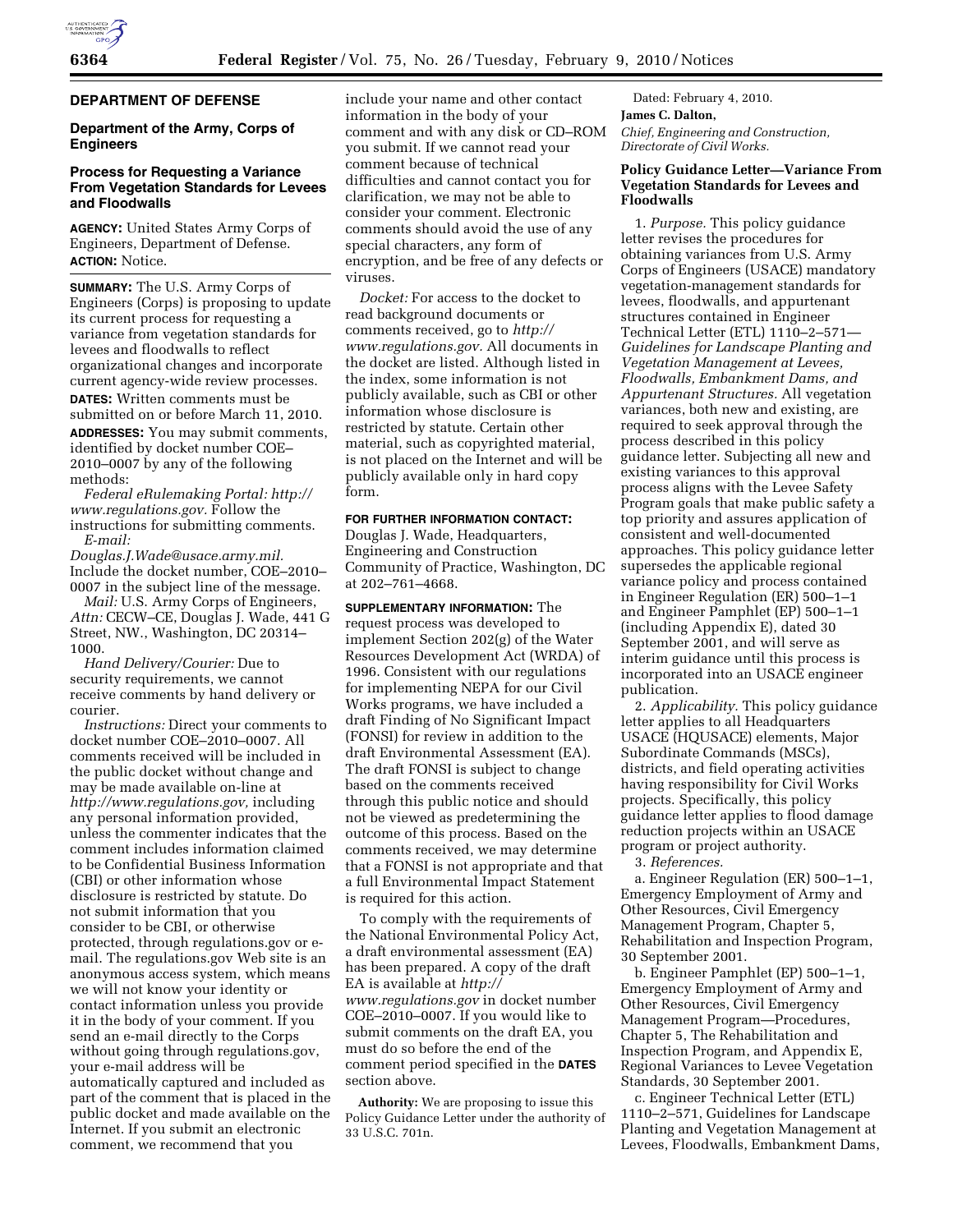and Appurtenant Structures, 10 April 2009.

4. *Background.* The purpose stated in Section 202(g) of the Water Resources Development Act (WRDA) of 1996 is ''to provide a coherent and coordinated policy for vegetation management for levees," so as to "address regional variations in levee management and resource needs.'' In general, the resulting policy set forth in ER 500–1–1, paragraph 5–22, allowed the project sponsor of a levee, in active status, to seek a variance from USACE standards to allow additional vegetation on or near levees when such vegetation would preserve, protect, and/or enhance natural resources and/or protect rights of Native Americans. However, the safety, structural integrity, and functionality of the levee, in addition to accessibility for inspection and floodfighting purposes, must be retained. This guidance provides a clearly defined process to implement Section 202(g) of WRDA 1996.

5. *Definition of a Levee System.* A levee system consists of one or more segments and associated features which collectively provide flood, storm, or hurricane damage reduction to a defined area. Failure of one feature or segment within a levee system may result in failure of the entire system. Levee systems may consist of embankment sections, floodwall sections, closure structures, pumping stations, interior drainage works, and flood damage reduction channels.

6. *Process.* The process for the request and approval of a vegetation variance consists of the following steps.

a. The project sponsor or district (when appropriate as outlined in paragraph 9.g. of this document) shall submit a Vegetation Variance Request, as described in paragraph 7, to the Commander of the appropriate USACE district. The request shall fully explain the nature of the variance being requested and demonstrate compliance with the following two basic criteria.

(1) The variance must be shown to be necessary, and the only feasible means, to

• preserve, protect, and enhance natural resources, and/or

• protect the rights of Native

Americans, pursuant to treaty, statute, or Executive Order.

(2) With regard to levee systems, the variance must assure that

• safety, structural integrity, and functionality are retained, and

• accessibility for maintenance, inspection, monitoring, and floodfighting are retained. Note that, as used here, the term "retained" refers to the level of functionality and reliability

expected under conditions that are fully consistent with the requirements set forth in ETL 1110–2–571 and any other applicable criteria.

b. The district Levee Safety Officer (LSO) shall review the request for completeness and compliance, and recommend to the District Commander acceptance or non-acceptance. All review costs incurred by the district shall be funded by the appropriate account, based on authorization (O&M General, Inspection of Completed Works, or Flood Control and Coastal Emergencies).

c. The District Commander shall accept or reject the request. If accepted, the District Commander shall submit the request package through the MSC LSO to the MSC Commander. The MSC Commander shall either accept or reject the recommended request. If accepted, the MSC Commander shall submit the request to HQUSACE, via the Regional Integration Team (RIT) process, for an Agency Technical Review (ATR).

d. The ATR leader shall concur or non-concur with the variance request and shall include an executive summary, clearly expressing the pertinent rationale. The ATR team may recommend amendments to the request as an alternative to a non-endorsement.

e. The HQUSACE LSO, or the HQUSACE LSO designee, will be the final approving official for the request.

f. The district shall notify the appropriate regional offices of the federal resource agencies when a vegetation variance request has been received.

g. The district shall serve as the main point of contact for coordination with the sponsor during the entire variance request process. If the request is denied at any level (district, MSC, or HQUSACE), the district shall notify the sponsor in writing and include reasons for the denial.

h. All final documentation for the Vegetation Variance Request shall be uploaded by the district to the National Levee Database (NLD).

i. During inspections, levees will be rated for vegetation in accordance with approved variances. The associated vegetation management plan and approved variance shall be added to the levee's operation and maintenance manual as an addendum.

7. *Vegetation Variance Request.* The following shall be submitted under the cover of the checklist in Enclosure 1 in Adobe PDF format for ATR review.

a. The Vegetation Variance Request and Agreement form (see enclosure) with attachments, completed and signed by the sponsor(s) or district (for situations as specified in 9.g.). District

counsel should be involved in the drafting. Substantive deviations are not permitted without a specific separate request and approval from HQUSACE.

b. General description of the levee system including system name, project authority, location, and potential human and environmental consequences (brief description of the population at risk, estimated potential economic losses, and identification of any critical public facilities or special environmental considerations).

c. Detailed and annotated plans and section drawings, at an appropriate scale, clearly conveying the following information.

(1) The boundaries of the specific area(s) to which the variance is to apply. The variance should not include areas for which there are reasonable alternatives. For example, a variance will not be granted for an entire alignment when only a portion of the alignment meets the first of the criteria described in paragraph 6.a.(1).

(2) Overall plan view clearly delineating normal and ordinary-highwater marks, project right-of-way, levees, floodwalls, appurtenant structures, vegetation-management zones, and required vegetation-free zones.

(3) Description of proposed deviations from vegetation standards, including planting locations and species. Depict each species at its expected size at maturity.

(4) Details of any structural measures (such as armoring or overbuilt sections) intended to preserve system reliability and resiliency by preventing or mitigating vegetation impacts.

(5) For each typical condition, provide a section drawing, at an appropriate scale, clearly showing both the normal and ordinary-high-water marks, the project right-of-way, levee, floodwall, appurtenant structures, any associated structural modifications, vegetation-management zones, required vegetation-free zones, and all proposed vegetation (by species, shown at mature size)—including the typical extent of the root system at species maturity. Clearly indicate that the proposed plantings do not include noxious or invasive species or involve any improper use of herbicides.

d. Explanation of reasons the proposed changes are necessary to preserve, protect, and enhance natural resources and/or protect the rights of Native Americans pursuant to treaty and statute. Explain what alternatives to a vegetation variance were considered and why the proposed changes were the only feasible means to provide the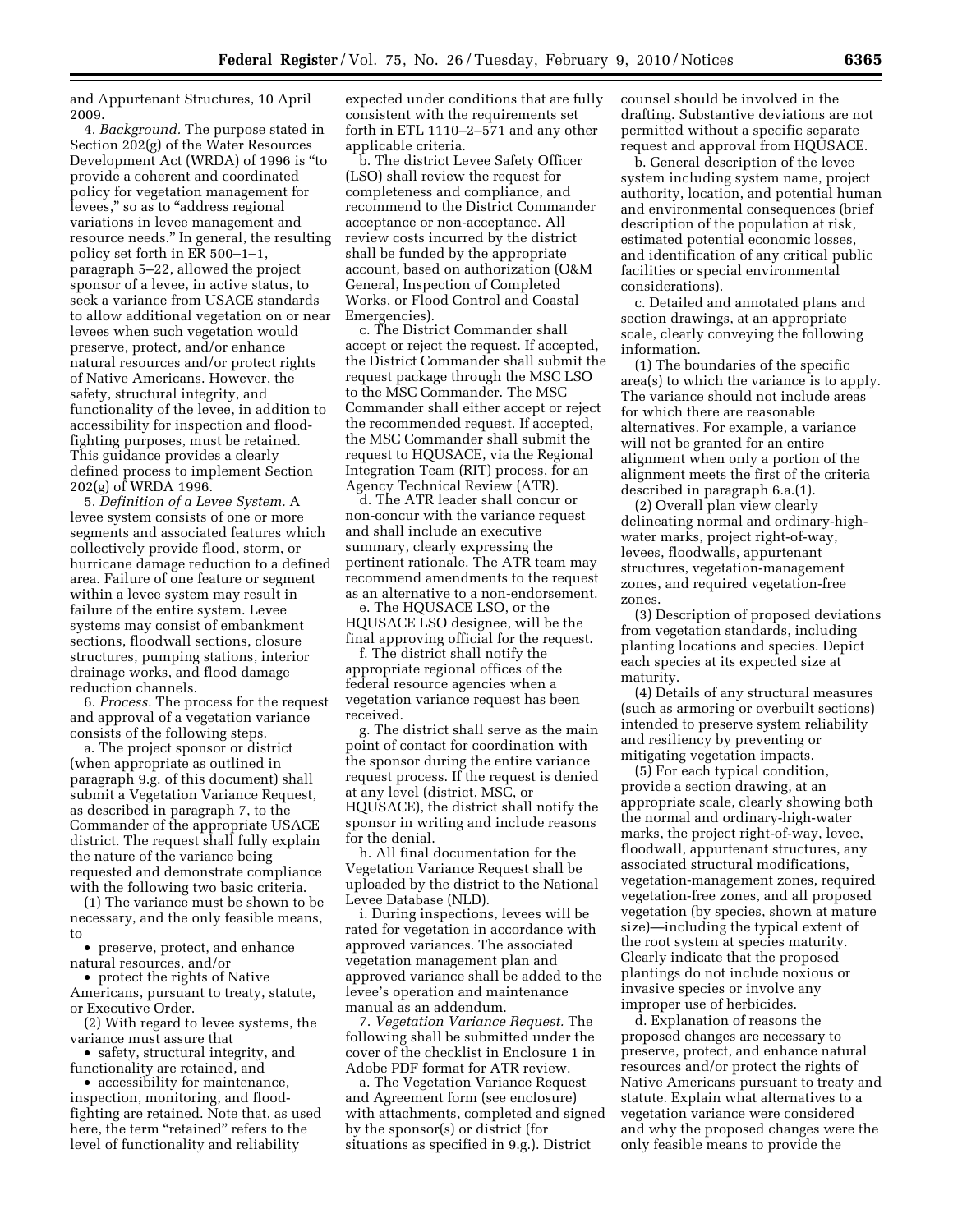benefits to natural resources and/or to protect the rights of Native Americans.

e. An engineering analysis showing that the changes proposed will result in conditions consistent with the criteria in 6.a.(2). Include graphics, text, and information, such as construction materials and standards as needed to clearly support conclusions.

f. The most recent Routine Inspection Report and Periodic Inspection Report completed by the USACE district.

g. Summary of system performance history for any and all significant flood events. Indicate the system's design flood or design water surface elevation, as applicable and, for each event, the year of occurrence, event probability (e.g. 1% flood), flood duration, and description of any flood-fighting challenges, failures, and outcomes.

h. Vegetation maintenance plan.

i. Any National Environmental Policy Act (NEPA), Endangered Species Act (ESA), and any other environmental compliance documentation that the district determines are required in order to conduct the review.

Other information, as needed. k. Primary point of contact (POC) for this request.

8. *Agency Technical Review.* In coordination with the RIT leader and the HQUSACE Levee Safety Program Manager (LSPM), the USACE Risk Management Center shall lead and manage the ATR for each variance request. HQUSACE will fund the ATR. The timeline for the ATR will depend on the complexity of the request, but will not exceed 90 days unless special circumstances warrant additional time.

9. *Special Considerations.* The following points will be considered prior to initiating a variance request.

a. Variances will be considered only for individual levee systems or portions thereof.

b. The vegetation variance request process does not apply to embankment dams and their appurtenant structures, channels, or shore-line or river-bank protection systems such as revetments, sand dunes, and barrier islands.

c. Waterside planting berms are allowed only by approved variance.

d. The burden shall be on the sponsor to provide adequate documentation to facilitate review. Sufficient and appropriate documentation will ensure a timely review. Insufficient packages will be returned for completion.

e. Due to the significant threat to system reliability, ability to flood fight, and observe system response under high water conditions, no vegetation variance involving woody vegetation, as defined in ETL 1110–2–571 shall be granted for the following portions of a levee: The

upper third of the river-side (or floodside) slope, the crown, the land-side (or protected-side) slope, or within 15 feet of the land-side (or protected-side) toe (subject to preexisting right-of-way).

f. The vegetation variance process is not a mechanism to validate conditions that have developed as a result of inadequate operation and maintenance.

g. A district may submit a variance for levee systems currently in the preconstruction, engineering, and design phase (including major rehabilitation projects) on the date when this policy guidance letter is signed. Districts may also apply for variance for USACE operated and maintained levee systems. Funding needed by the district to compile the variance request shall come from the project appropriations. For areas in which ESA considerations exist, the district can apply for a variance in conjunction with planning and design of future rehabilitation under PL 84–99 and associated measures needed to comply with ESA.

h. If implementation of a vegetation variance will modify or alter a federally authorized levee system in the PL 84– 99 program, a Section 208.10/408 review will be necessary and the requirements for that review should be coordinated with the vegetation variance request requirements.

10. *Existing Variances or Other Deviations.* Deviation from the national standards, as defined in ETL 1110–2– 571, is permitted only through a vegetation variance, approved by the HQUSACE LSO, via the process described herein. All existing vegetation variances, agreements, or other deviations, that are not submitted for an ATR via the process described herein, by 30 September 2010, may no longer be considered valid. On or around this date, each levee system sponsor that had an existing variance, but did not submit that variance for approval will be informed via letter from the district LSO (copy furnished to the MSC and HQUSACE LSO) of the vegetation management standards to be applied to that system.

11. *Environmental Compliance.* The sponsor is responsible for providing all National Environmental Policy Act (NEPA), Endangered Species Act (ESA) Section 7 consultation, and any other environmental compliance documentation required by the district to analyze the request (except for those levees listed in section 9.g. of this document). The documentation must analyze, as alternatives, the effects of the implementation of the proposed variance and the implementation of the national standards. The sponsor must commit to implementation of any

measures (such as monitoring, reasonable and prudent alternatives, etc.) needed to comply with ESA before the sponsor may participate, or continue participation, in the Public Law 84–99 program. Further, the sponsor must commit to bearing the cost for implementation of any measures required to comply with ESA. However, USACE ultimately remains responsible for ensuring that ESA and other environmental compliance obligations are met.

12. After vegetation variance request packages are reviewed through this process, results will be posted by the HQUSACE LSPM to the Levee Safety Community of Practice page, on the Technical Excellence Network (TEN) at *https://ten.usace.army.mil.* 

13. The point of contact for this guidance is

2 Encls

1. Checklist.

2. Request Package.

James C. Dalton, P.E.

*Chief, Engineering and Construction Directorate of Civil Works.* 

## **Enclosure 1—Vegetation Variance Request: Submittal Checklist**

### VEGETATION VARIANCE REQUEST: SUBMITTAL CHECKLIST

The items checked below are submitted herewith, consistent with the requirements outlined in paragraph 7 (Vegetation Variance Request) of *Policy Guidance Letter— Requesting a Variance From Vegetation Standards for Levees and Floodwalls,* dated

- $\frac{1}{\sqrt{2}}$ b (a) *Vegetation Variance Request and*
- *Agreement,* completed and signed.  $\Box$  (b) General Description of the levee
- system. (attachment 1)<br>(c) Drawings. (attachment 2)
- $\Box$  (c) Drawings. (attachment 2)<br> $\Box$  (d) Explanation of why the p  $\Box$  (d) Explanation of why the proposed<br>changes are pecessary to preserve changes are necessary to preserve, protect, and enhance natural resources and/or protect the rights of Native Americans pursuant to treaty and statute. (attachment 3)
- $\Box$  (e) An engineering analysis showing that the proposed changes will result in conditions consistent with the criteria in 6.a.(2) of the PGL. (attachment 4)
- $\Box$  (f) The most recent Routine Inspection Report and Periodic Inspection Report completed by the USACE district. (attachment 5)
- $\Box$  (g) Summary of system performance history for all significant flood events. (attachment 6)
- $\Box$  (h) Vegetation Maintenance Plan. (attachment 7)
- $\Box$  (i) Any National Environmental Policy Act (NEPA), Endangered Species Act (ESA), or other environmental compliance documentation that the district determines necessary to the review. (attachment 8)
- $\Box$  (j) Other information, as needed. (attachment 9)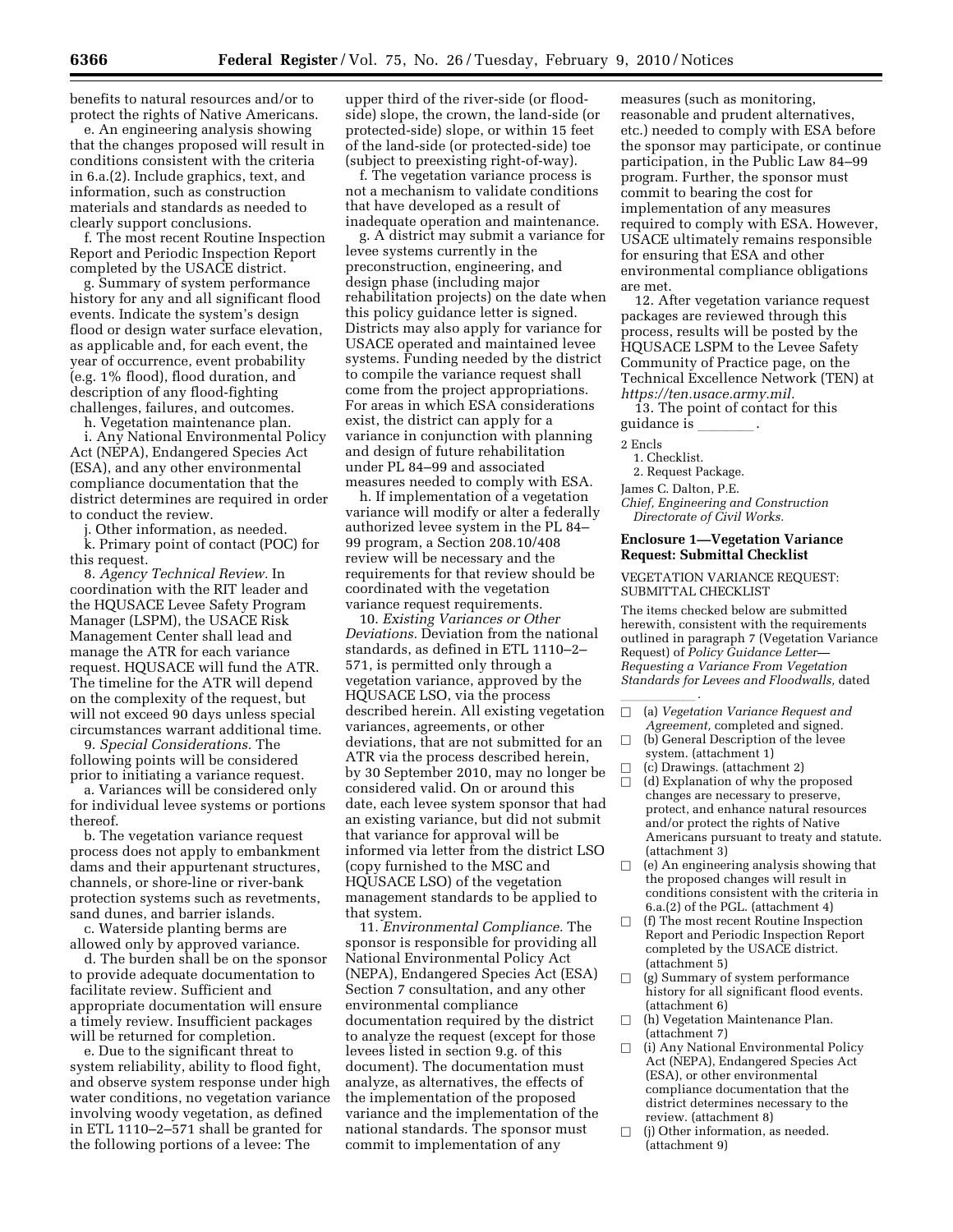$\Box$  (k) Primary point of contact (POC) for this request, as follows.

| Name:         |  |  |
|---------------|--|--|
| Organization: |  |  |
| Telephone:    |  |  |
| $E-Mail:$     |  |  |
| Address:      |  |  |
|               |  |  |

## **Enclosure 2—Vegetation Variance Request and Agreement**

VEGETATION VARIANCE REQUEST AND AGREEMENT

Addressing the Vegetation Standards for (*enter the levee system name and location, as defined in the National Levee Database*).

I. *Purpose.* The purpose of this Agreement is to allow for specific and limited variance from U.S. Army Corps of Engineers vegetation standards, for the levee system named above, provided such variance does not diminish system reliability, and is necessary to preserve, protect, and enhance natural resources, and protect the rights of Native Americans pursuant to treaty and statute.

II. *Authority.* This Agreement is made pursuant to the authority of Public Law 99, 84th Congress (Pub. L. 84–99), (33 U.S.C. 701n) (69 Stat. 186), as regulated by Title 33, Code of Federal Regulations, Sections 203 and 208.10, and as implemented by policy guidance letter, Subject: Policy Guidance Letter—Requesting a Variance From Vegetation Standards for Levees and

Floodwalls, dated \_\_\_\_\_\_\_\_\_\_\_\_.<br>III. *Applicability.* This Agreement is applicable to the portion(s) of the (*insert name of levee system*) described in attachment (*insert number*).

IV. *References.* (*Insert any references that are applicable, including the existing project cooperation agreement. This could include state law, county ordinances, Federal or state court documents, technical manuals, etc. References may be incorporated into this Agreement.*)

V. *Scope.* A detailed description of the conditions proposed under this agreement is provided in attachment(s) (*insert number(s)*). VI. Actions During and After Emergencies.

A. Definition of Emergency. For the purposes of application of this Agreement, the term "emergency" is defined as any situation in which a levee is threatened with either failure or overtopping.

B. Definition of Flood Fight. For the purposes of application of this Agreement, the term "flood fight" is defined as actions taken immediately before or during a flood to protect human life and reduce flood damages, such as evacuation, emergency sandbagging and diking, and providing assistance to flood victims.

C. Conduct of Flood-Fight Activities. During an emergency, any responsible party engaged in flood-fight activities, to specifically include the U.S. Army Corps of Engineers, the (*list states, cities, or counties as necessary*), and the project sponsor(s) may take whatever actions are necessary to preserve the structural integrity of the levee system addressed by this Agreement. Actions necessary to preserve the structural integrity of the system may include removal of any

and all vegetation on or near the levee or floodwall.

D. Rehabilitation. Any levee repairs, modifications, or improvements made as a result of the emergency event shall be in accordance with current USACE vegetation management standards or approved vegetation variance for the levee system. *VII. Obligations of the Signatories of the Agreement*.

A. The sponsor shall hold and save the Government free from all damages arising from the construction, operation, maintenance repair, replacement, and rehabilitation of the (*insert name of levee system*), the Hurricane/Shore Protection Project, and any related betterments, except for damages due to the fault or negligence of the Government or the Government's contractors.

B. The sponsors agree to maintain the levee system in accordance this variance agreement and assume the responsibility for implementing and bearing the costs of any measures that are required for compliance with the Endangered Species Act or any mitigation requirements that result from environmental compliance processes such as the National Environmental Policy Act or required permits.

*VIII. Notices*.

A. All notices, requests, demands, and other communications required or permitted to be given under this Agreement shall be deemed to have been duly given if in writing and delivered personally, given by prepaid telegram, or mailed by first-class (postage prepaid), registered, or certified mail, to the address provided.

B. A party may change the address to which such communications are to be directed by giving written notice to the other parties in the manner provided in paragraph C (below).

C. Any notice, request, demand, or other communication made pursuant to this Article shall be deemed to have been received by the addressee at such time as it is personally delivered, or, seven calendar days after it is mailed.

*IX. Expiration of this Agreement*.

*(Approval of this agreement may be contingent upon agreement to an expiration mechanism. Use one of the three conditions below to complete this paragraph.) (This Vegetation Variance is intended to be* 

*permanent.)* 

*(This Vegetation Variance shall expire on [insert date].)* 

*(This Vegetation Variance shall expire upon [explain event].)* 

However, the Corps reserves the right to revoke this agreement if it becomes apparent that it results in conditions that threaten system reliability and public safety.

*X. Signatures.* 

*In witness hereof,* the parties hereto have executed this Agreement, which shall become effective upon the date it is signed by the HQUSACE Levee Safety Officer. Submitted by:

The (name of entity) (signature)

(full name, typed)

#### $\sqrt{\frac{1}{2}}$ (date)

(additional sponsor signature blocks may be added if needed—afterward, delete this note) Reviewed by:

(title, in full)

US Army Corps of Engineers, (insert name) District

(signature)

(full name, typed) Levee Safety Officer

#### $\overline{\text{(date)}}$ (date)

Accepted by: US Army Corps of Engineers, (insert name) District (signature)

(full name, typed) Commander

# (date) and the contract of the contract of the contract of the contract of the contract of the contract of the contract of the contract of the contract of the contract of the contract of the contract of the contract of the

Reviewed by: US Army Corps of Engineers, (insert name) Division (signature)

(full name, typed) Levee Safety Officer

#### $\overline{\text{(data)}}$ (date)

Accepted by:

US Army Corps of Engineers, (insert name) Division (signature)

(full name, typed) Commander

(date) and the contract of the contract of the contract of the contract of the contract of the contract of the contract of the contract of the contract of the contract of the contract of the contract of the contract of the

Endorsed by:

US Army Corps of Engineers, Risk Management Center

- 
- $\square$  As Proposed<br> $\square$  As Amended  $\Box$  As Amended

(signature)

(full name, typed)

Leader, Agency Technical Review Team

#### $\overline{\text{(data)}}$ (date)

Approved by: The Department of the Army (signature)

# (full name, typed)

Levee Safety Officer, HQUSACE

#### $\overline{\text{(data)}}$ (date)

# **XI. Certificate of Authority**

CERTIFICATE OF AUTHORITY

I, I, do hereby certify that I am the principal legal officer of the (*Name of Public Sponsor*), that (*Name of*